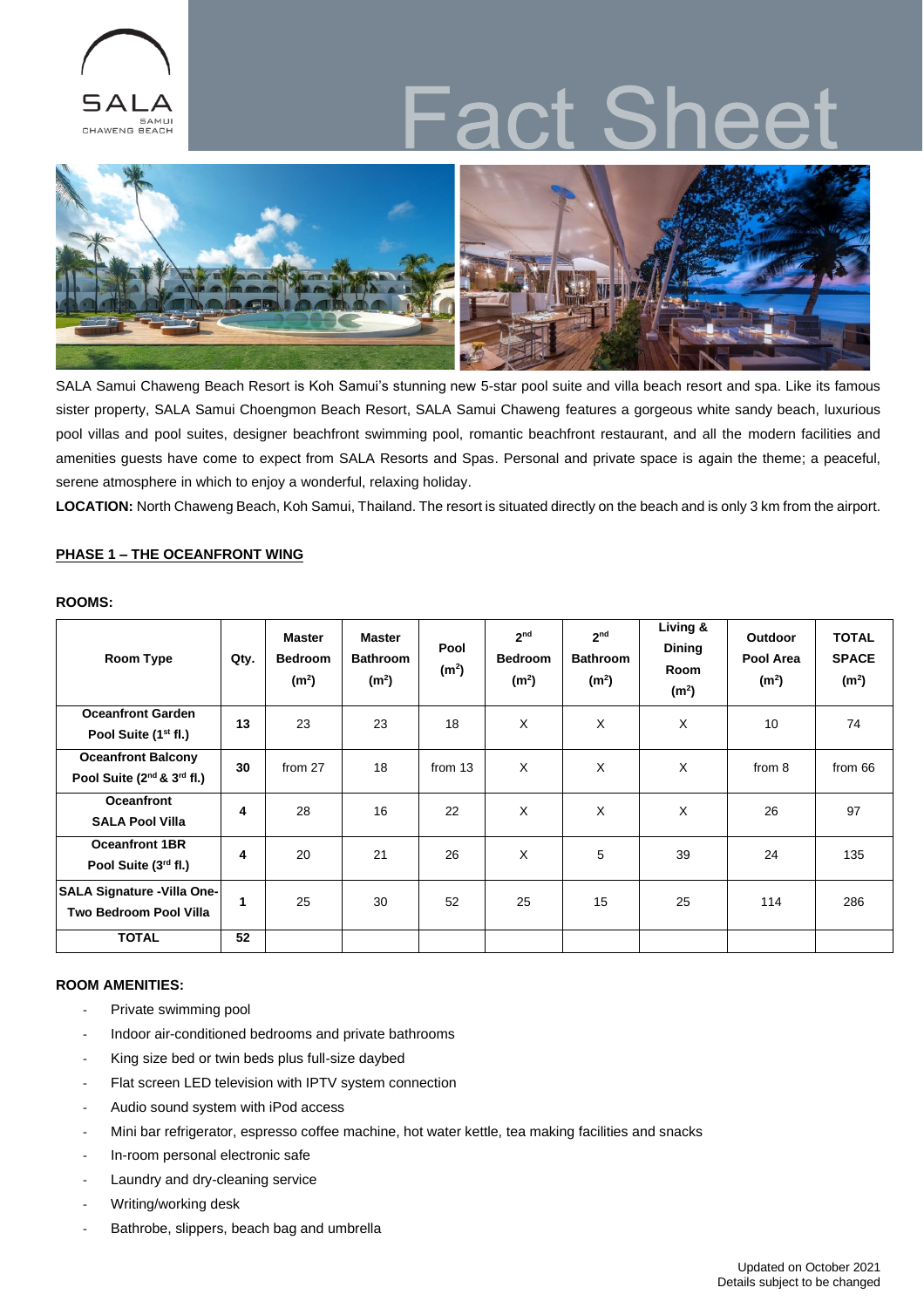

**SALA SIGNATURE SELECTIONS:** Guests may choose from a variety of scents of bath soaps, shampoos, conditioners, body lotions as well as a selection of pillow types.

# **FOOD AND BEVERAGE:**

- **The Tent beachfront restaurant and bar**  An attractive open-air beachfront restaurant serving breakfast for the Oceanfront wing guests. A variety of fresh local seafood and international dishes, plus traditional Thai favourites will be served for lunch and dinner. Choose from intimate indoor dining areas, al fresco dining, romantic private gazebos, or dine directly on the beach under the stars.
- Beach Bar Nestled directly on the white sands of Chaweng Beach, this tropical bar offers a variety of draught and crafted beers, wines by glass, a boutique gin menu and much more, overlooking the turquoise sea.
- **In-Villa Dining** All items featured on the restaurant and the bar menus are also available for room service.

**MOON SWIMMING POOL:** The resort's designer swimming pool, the Moon Pool, is located on the beachfront and features a large deck with double-sized daybeds, plus a kids' pool.

**THE BEACH:** SALA Samui Chaweng Beach Resort boasts a 120-metre stretch of white sandy beachfront. In addition to sun loungers, beanbag chairs and daybeds, a variety of non-motorized water sports equipment are also available.

**EXCURSIONS:** Myriad sea, mountain and jungle activities are available. Tours can be arranged that cater to all guests' needs, dreams and desires from snorkelling and diving to mountain biking, golf and shopping.

**WIRELESS INTERNET AND BUSINESS SERVICES:** Complimentary high-speed internet access is available in every room and throughout the resort. Business services are also available at reception.

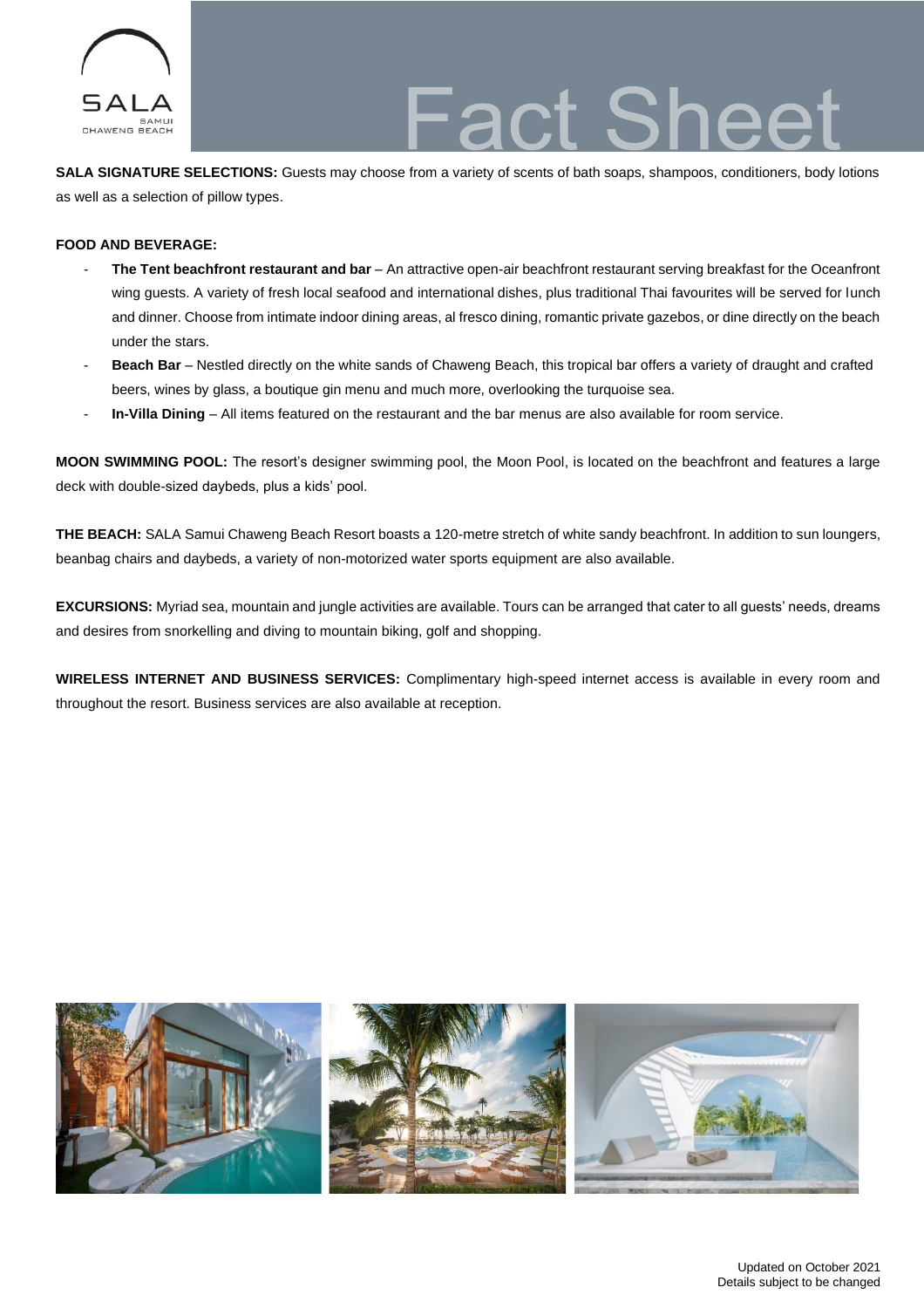

# act She



# **PHASE 2 – THE GARDEN WING**

### **ROOMS:**

| <b>Room Type</b>                                                        | Qty.         | <b>Master</b><br><b>Bedroom</b><br>(m <sup>2</sup> ) | <b>Master</b><br><b>Bathroom</b><br>(m <sup>2</sup> ) | Pool<br>(m <sup>2</sup> ) | 2 <sub>nd</sub><br><b>Bedroom</b><br>(m <sup>2</sup> ) | 2 <sub>nd</sub><br><b>Bathroom</b><br>(m <sup>2</sup> ) | $Living$ &<br><b>Dining</b><br><b>Room</b><br>(m <sup>2</sup> ) | <b>Balcony</b><br>(m <sup>2</sup> ) | Outdoor<br>Pool<br>Area<br>(m <sup>2</sup> ) | <b>TOTAL</b><br><b>SPACE</b><br>(m <sup>2</sup> ) |
|-------------------------------------------------------------------------|--------------|------------------------------------------------------|-------------------------------------------------------|---------------------------|--------------------------------------------------------|---------------------------------------------------------|-----------------------------------------------------------------|-------------------------------------|----------------------------------------------|---------------------------------------------------|
| <b>Garden Deluxe Balcony</b>                                            | 38           | from 20                                              | 6                                                     | X                         | X                                                      | X                                                       | X                                                               | from 9                              | X                                            | from 45                                           |
| <b>Garden Pool Villa</b>                                                | 38           | from 20                                              | 6                                                     | 19                        | X                                                      | X                                                       | X                                                               | X                                   | from 41                                      | from 77                                           |
| Garden 1BR<br><b>Duplex Pool Suite</b>                                  | 4            | 24                                                   | 11                                                    | 34                        | X                                                      | 7                                                       | 23                                                              | from 9                              | 74                                           | from 181                                          |
| <b>Garden Two Bedroom</b><br><b>Family &amp; Friends Grand</b><br>Villa | $\mathbf{2}$ | 30                                                   | 17                                                    | 32                        | 19                                                     | 11                                                      | 29                                                              | 17                                  | 162                                          | 329                                               |
| <b>TOTAL</b>                                                            | 82           |                                                      |                                                       |                           |                                                        |                                                         |                                                                 |                                     |                                              |                                                   |

# **ROOM AMENITIES:**

- Private swimming pool (except Garden Deluxe Balcony)
- Indoor air-conditioned bedrooms and private bathrooms
- King size bed or twin beds plus full-size daybed
- Flat screen LED television with IPTV system connection
- Audio sound system with iPod access
- Mini bar refrigerator, espresso coffee machine, hot water kettle, tea making facilities and snacks
- In-room personal electronic safe
- Laundry and dry-cleaning service
- Writing/working desk
- Bathrobe, slippers, beach bag and umbrella